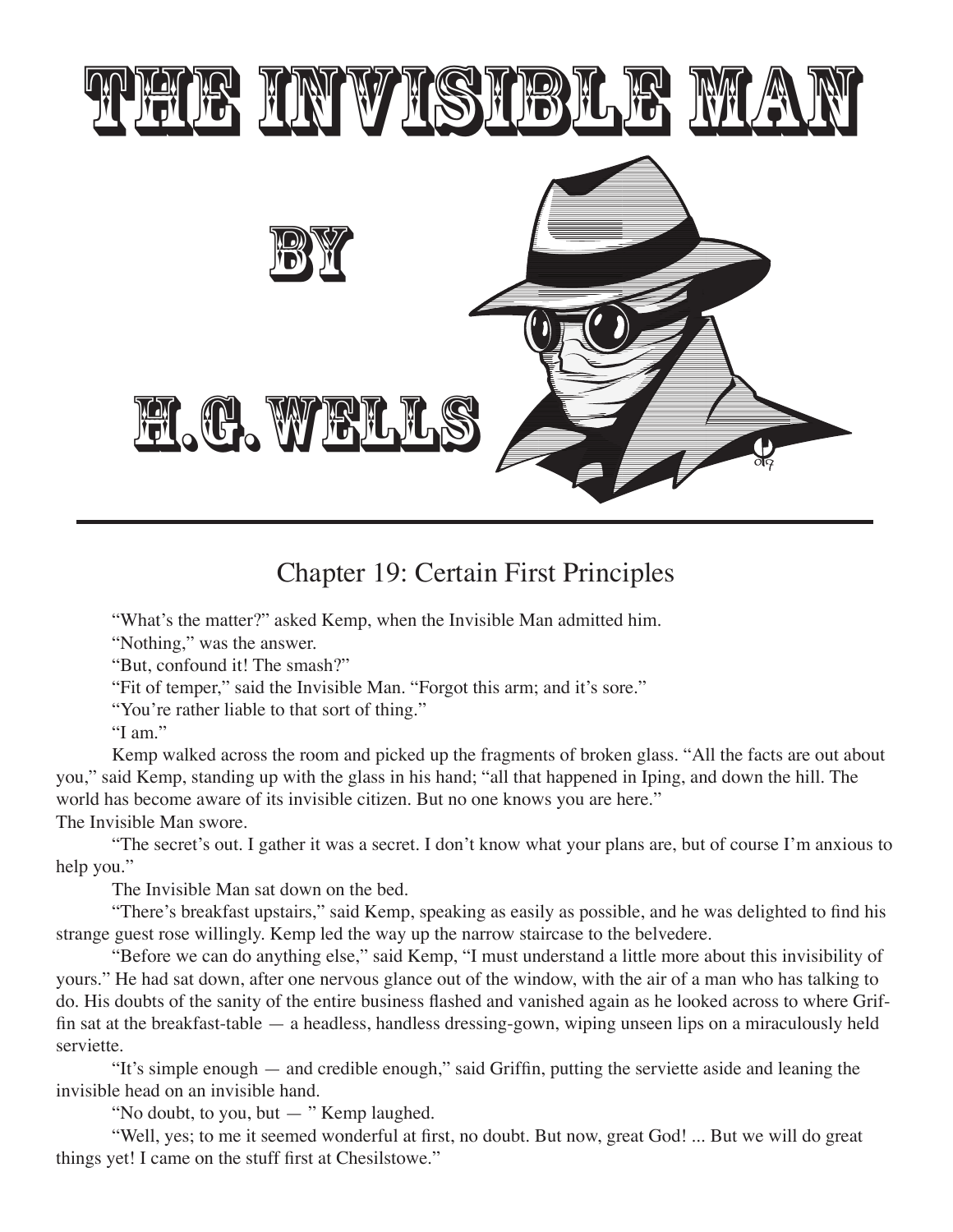## "Chesilstowe?"

"I went there after I left London. You know I dropped medicine and took up physics? No; well, I did. Light fascinated me."

 $"Ah!"$ 

 "Optical density! The whole subject is a network of riddles — a network with solutions glimmering elusively through. And being but two-and-twenty and full of enthusiasm, I said, 'I will devote my life to this. This is worth while.' You know what fools we are at two-and-twenty?"

"Fools then or fools now," said Kemp.

"As though knowing could be any satisfaction to a man!

 "But I went to work — like a slave. And I had hardly worked and thought about the matter six months before light came through one of the meshes suddenly — blindingly! I found a general principle of pigments and refraction — a formula, a geometrical expression involving four dimensions. Fools, common men, even common mathematicians, do not know anything of what some general expression may mean to the student of molecular physics. In the books — the books that tramp has hidden — there are marvels, miracles! But this was not a method, it was an idea, that might lead to a method by which it would be possible, without changing any other property of matter — except, in some instances colours — to lower the refractive index of a substance, solid or liquid, to that of air — so far as all practical purposes are concerned."

"Phew!" said Kemp. "That's odd! But still I don't see quite ... I can understand that thereby you could spoil a valuable stone, but personal invisibility is a far cry."

 "Precisely," said Griffin. "But consider, visibility depends on the action of the visible bodies on light. Either a body absorbs light, or it reflects or refracts it, or does all these things. If it neither reflects nor refracts nor absorbs light, it cannot of itself be visible. You see an opaque red box, for instance, because the colour absorbs some of the light and reflects the rest, all the red part of the light, to you. If it did not absorb any particular part of the light, but reflected it all, then it would be a shining white box. Silver! A diamond box would neither absorb much of the light nor reflect much from the general surface, but just here and there where the surfaces were favourable the light would be reflected and refracted, so that you would get a brilliant appearance of flashing reflections and translucencies — a sort of skeleton of light. A glass box would not be so brilliant, not so clearly visible, as a diamond box, because there would be less refraction and reflection. See that? From certain points of view you would see quite clearly through it. Some kinds of glass would be more visible than others, a box of flint glass would be brighter than a box of ordinary window glass. A box of very thin common glass would be hard to see in a bad light, because it would absorb hardly any light and refract and reflect very little. And if you put a sheet of common white glass in water, still more if you put it in some denser liquid than water, it would vanish almost altogether, because light passing from water to glass is only slightly refracted or reflected or indeed affected in any way. It is almost as invisible as a jet of coal gas or hydrogen is in air. And for precisely the same reason!"

"Yes," said Kemp, "that is pretty plain sailing."

"And here is another fact you will know to be true. If a sheet of glass is smashed, Kemp, and beaten into a powder, it becomes much more visible while it is in the air; it becomes at last an opaque white powder. This is because the powdering multiplies the surfaces of the glass at which refraction and reflection occur. In the sheet of glass there are only two surfaces; in the powder the light is reflected or refracted by each grain it passes through, and very little gets right through the powder. But if the white powdered glass is put into water, it forthwith vanishes. The powdered glass and water have much the same refractive index; that is, the light undergoes very little refraction or reflection in passing from one to the other.

"You make the glass invisible by putting it into a liquid of nearly the same refractive index; a transparent thing becomes invisible if it is put in any medium of almost the same refractive index. And if you will consider only a second, you will see also that the powder of glass might be made to vanish in air, if its refractive index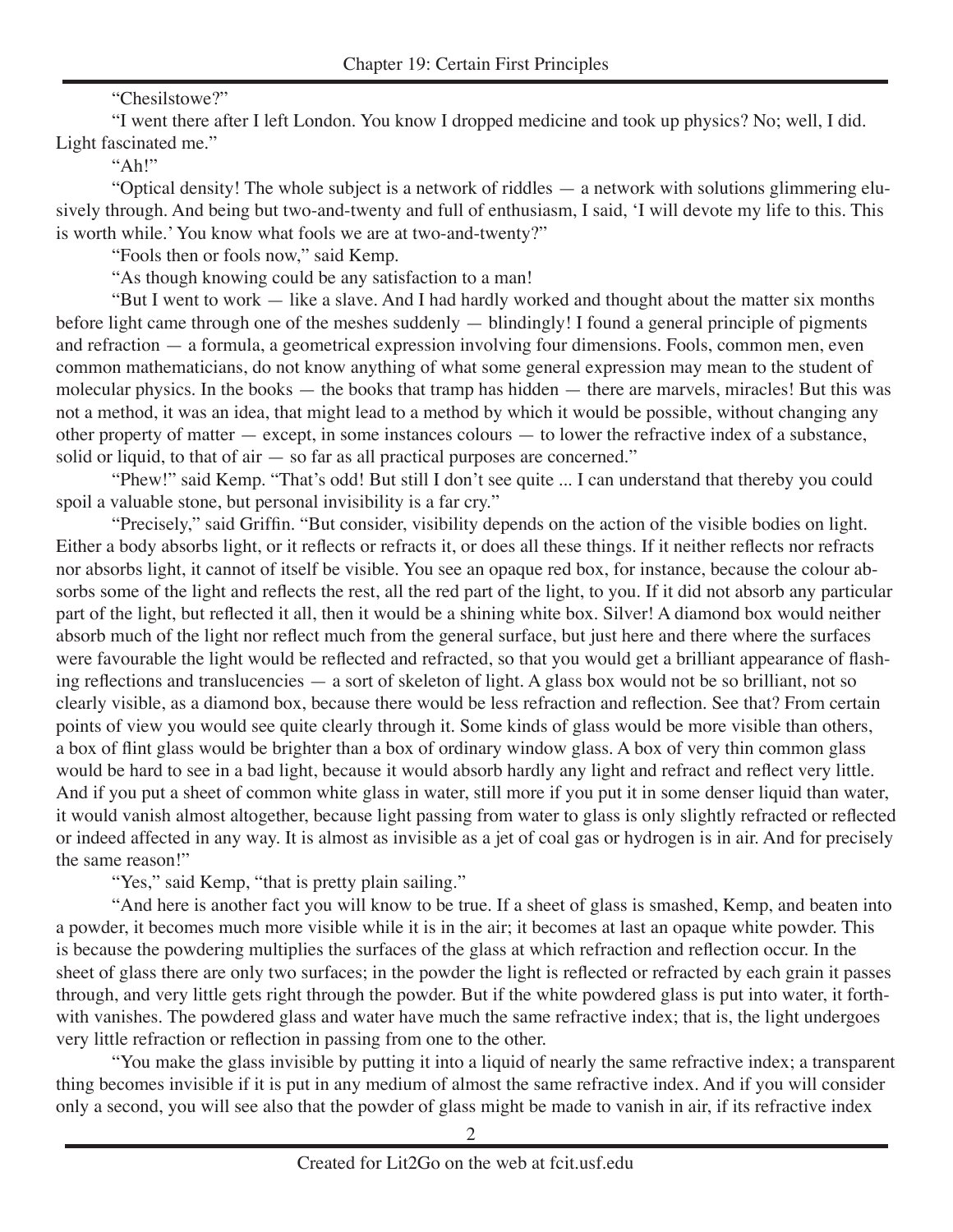could be made the same as that of air; for then there would be no refraction or reflection as the light passed from glass to air."

"Yes, yes," said Kemp. "But a man's not powdered glass!"

 "No," said Griffin. "He's more transparent!"

"Nonsense!"

"That from a doctor! How one forgets! Have you already forgotten your physics, in ten years? Just think of all the things that are transparent and seem not to be so. Paper, for instance, is made up of transparent fibres, and it is white and opaque only for the same reason that a powder of glass is white and opaque. Oil white paper, fill up the interstices between the particles with oil so that there is no longer refraction or reflection except at the surfaces, and it becomes as transparent as glass. And not only paper, but cotton fibre, linen fibre, wool fibre, woody fibre, and bone, Kemp, flesh, Kemp, hair, Kemp, nails and nerves, Kemp, in fact the whole fabric of a man except the red of his blood and the black pigment of hair, are all made up of transparent, colourless tissue. So little suffices to make us visible one to the other. For the most part the fibres of a living creature are no more opaque than water."

 "Great Heavens!" cried Kemp. "Of course, of course! I was thinking only last night of the sea larvae and all jelly-fish!"

 "Now you have me! And all that I knew and had in mind a year after I left London — six years ago. But I kept it to myself. I had to do my work under frightful disadvantages. Oliver, my professor, was a scientific bounder, a journalist by instinct, a thief of ideas — he was always prying! And you know the knavish system of the scientific world. I simply would not publish, and let him share my credit. I went on working; I got nearer and nearer making my formula into an experiment, a reality. I told no living soul, because I meant to flash my work upon the world with crushing effect and become famous at a blow. I took up the question of pigments to fill up certain gaps. And suddenly, not by design but by accident, I made a discovery in physiology."

"Yes?"

 "You know the red colouring matter of blood; it can be made white — colourless — and remain with all the functions it has now!"

Kemp gave a cry of incredulous amazement.

The Invisible Man rose and began pacing the little study. "You may well exclaim. I remember that night. It was late at night — in the daytime one was bothered with the gaping, silly students — and I worked then sometimes till dawn. It came suddenly, splendid and complete in my mind. I was alone; the laboratory was still, with the tall lights burning brightly and silently. In all my great moments I have been alone. 'One could make an animal — a tissue — transparent! One could make it invisible! All except the pigments — I could be invisible!' I said, suddenly realising what it meant to be an albino with such knowledge. It was overwhelming. I left the filtering I was doing, and went and stared out of the great window at the stars. 'I could be invisible!' I repeated. "To do such a thing would be to transcend magic. And I beheld, unclouded by doubt, a magnificent vision of all that invisibility might mean to a man — the mystery, the power, the freedom. Drawbacks I saw none. You have only to think! And I, a shabby, poverty-struck, hemmed-in demonstrator, teaching fools in a provincial college, might suddenly become — this. I ask you, Kemp if you ... Anyone, I tell you, would have flung himself upon that research. And I worked three years, and every mountain of difficulty I toiled over showed another from its summit. The infinite details! And the exasperation! A professor, a provincial professor, always prying. 'When are you going to publish this work of yours?' was his everlasting question. And the students, the cramped means! Three years I had of it —

 "And after three years of secrecy and exasperation, I found that to complete it was impossible — impossible."

"How?" asked Kemp.

"Money," said the Invisible Man, and went again to stare out of the window.